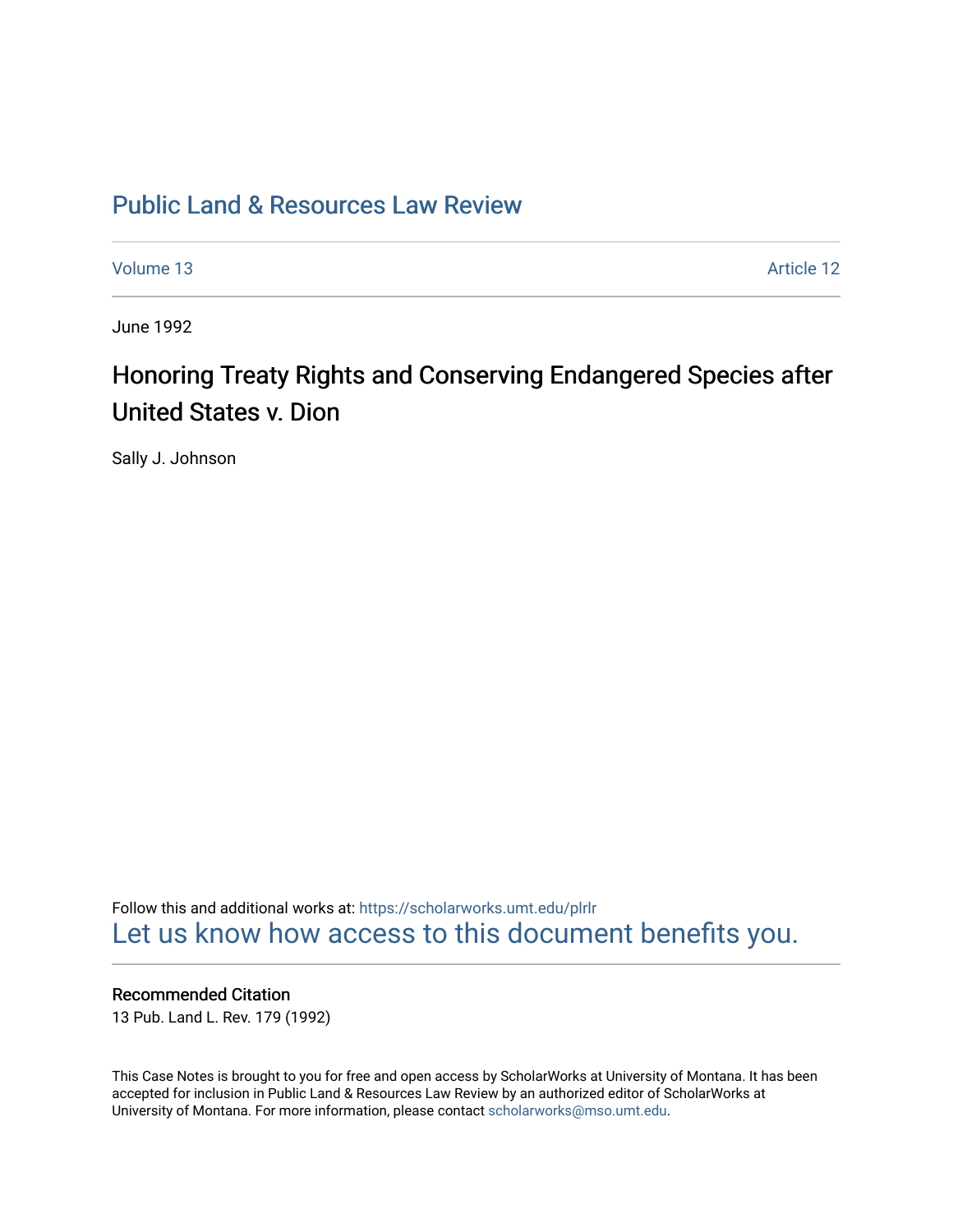# **HONORING TREATY RIGHTS AND CONSERVING ENDANGERED SPECIES AFTER** *UNITED STATES v. DION*

### **Sally J. Johnson'**

*Like the miner's canary, the Indian marks the shifts from fresh air to poison gas in our political atmosphere, and our treatment of Indians, even more than our treatment of other minorities, reflects the rise and fall in our democratic*  $f$ *aith.* 

#### I. INTRODUCTION

In *United States v Dion'* the Supreme Court expressly sidestepped the issue of whether the Endangered Species Act' abrogates Indian treaty rights to hunt and fish on reservation lands.<sup>5</sup> Six years later, the question raised in *Dion* remains unanswered **by** the Supreme Court. As framed, the issue forces a conflict between honoring treaty rights and -conserving endangered and threatened species. The purpose of this note is to predict the Supreme Court's eventual resolution of the dispute as framed, and propose an alternative solution which honors treaty rights and conserves endangered species.

#### **II. BACKGROUND**

#### *A. Indian Treaty Rights to Hunt and Fish*

Although all Indian treaties were executed over 100 years ago<sup>6</sup>, unless otherwise modified, these treaties remain in effect.7 Indian treaties often fix geographic boundaries, define tribal rights on and off reservation lands, and detail issues of tribal sovereignty **8**

**A** treaty is "not a grant of rights to the Indians, but a grant of rights

**3.** 476 U.S. 734 (1986).

*5. Dion,* 476 U.S. at 745.

I. B.A. 1978, University of Montana; M.A. 1981, Northwestern University; J.D. Candidate, University of Montana School of Law. The American Bar Association's section on Natural Resources, Energy, and Environmental Law awarded this paper second place in its 1992 writing contest. The author is indebted to Prof. Margery H. Brown, John B. Carter, and Grant D. Parker for guidance and suggestions. They are, of course, not responsible for this interpretation.

<sup>2.</sup> FELIX **S. COHEN, HANDBOOK** OF **FEDERAL INDIAN LAW** at v, **(1982** ed.).

<sup>4. 16</sup> U.S.C. §§ 1531-1544 (1988).

<sup>6.</sup> In 1871, Congress enacted legislation halting treaty making with Indian tribes. Act of Mar. 3, 1871, ch. 120, **§** 1, 16 Stat. 544 (codified as carried forward at 25 U.S.C. § 71 (1988)). The statute called for a continuation of existing treaties. F Cohen, *supra* note 2, at 62.

<sup>7.</sup> Tsosie v. United States, 825 F.2d 393 (Fed. Cir. 1987).

<sup>8.</sup> F **COHEN,** *supra* note 2, at **62-70.**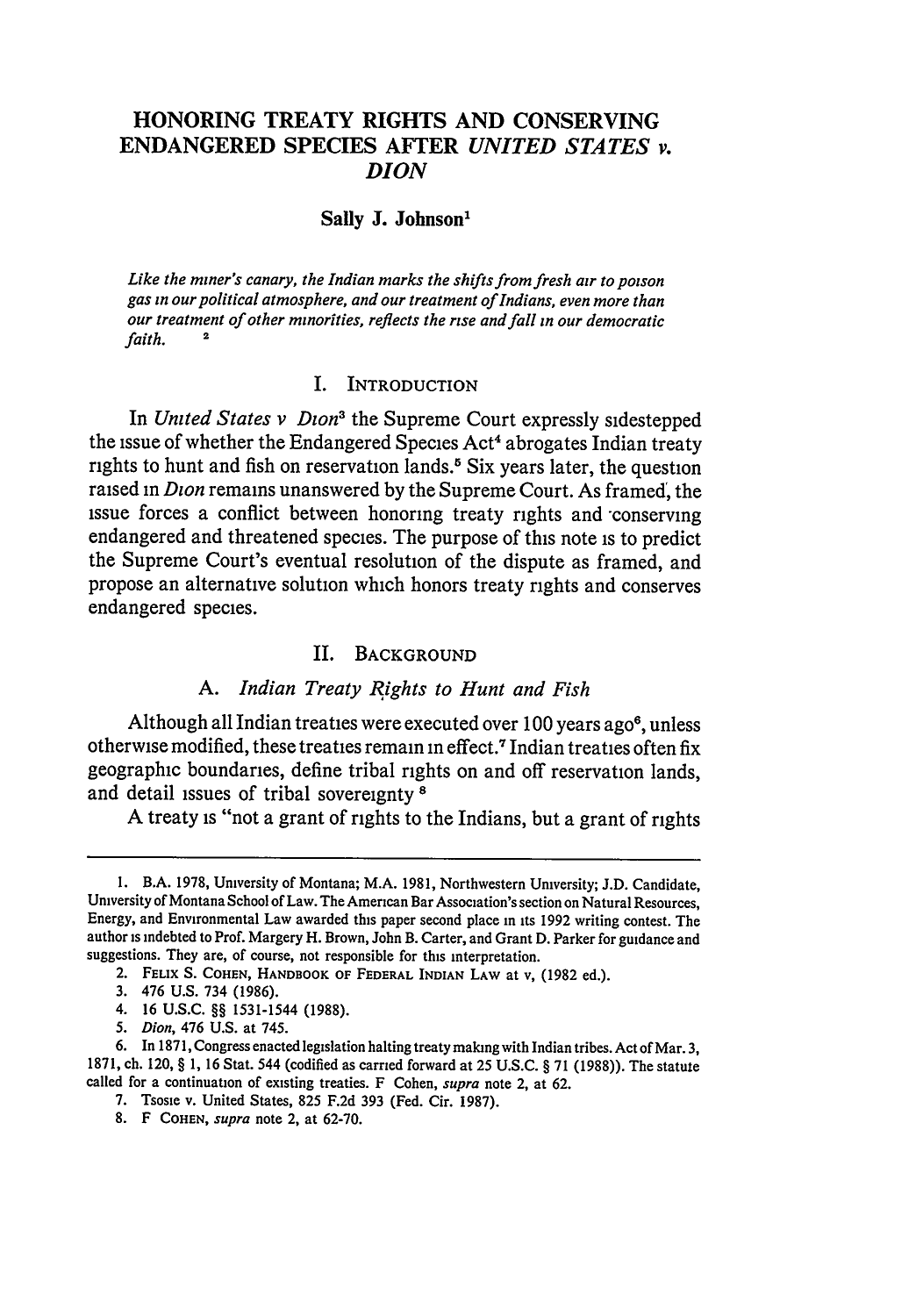from them - a reservation of those not granted." $\theta$  As a general rule, tribes hold treaty rights to hunt and fish on the lands reserved to them<sup>10</sup> and individual tribal members may assert those tribal treaty rights.<sup>11</sup> Even where a treaty is silent on hunting and fishing rights, tribes reserve the right to maintain their way of life which includes hunting and fishing.<sup>12</sup> Tribal hunting and fishing rights are property rights protected by treaty **13**

Courts have traditionally construed treaties from the perspective of the Indians at the time they entered the treaties<sup>14</sup> and resolved ambiguities in treaty language in favor of the tribes.<sup>16</sup> Several implicit policy reasons support these canons of construction. Courts acknowledge the communication difficulties<sup>16</sup> and unequal bargaining power<sup>17</sup> between Indians and non-Indians during most treaty negotiations and use these principles of treaty interpretation to redress the inequities.<sup>18</sup> Treaty interpretation also rests on the "unique trust relationship" between the United States and the tribes. $19$ 

In the context of this trust relationship between the federal government and Indian tribes, Congress maintains the power to unilaterally abrogate Indian treaties.<sup>20</sup> To pass constitutional muster, however, Congress must compensate the tribe if treaty abrogation takes a recognized property right.<sup>21</sup> The Supreme Court recognizes Indian treaty rights to

**11.** *Dion,* 476 U.S. at 738, n.4.

12. Menominee Tribe v. United States, **391** U.S. 404, 406 (1968). Additionally, "Indian reservations created by statute, agreement, or executive order normally carry with them the same implicit hunting rights as those created by treaty." *Dion,* 476 U.S. at 745 n.8.

**13.** *Menominee Tribe,* **391** U.S. at 406.

14. *Winans,* 198 U.S. at 381; Choctaw Nation v. Oklahoma, 397 U.S. 620, **631** (1970).

*15. Choctaw Nation,* 397 U.S. at 63 **1;** Washington v. Washington State Commercial Passenger Fishing Vessel Ass'n, 443 U.S. 658, 675-76 (1979). Additionally, some treaties expressly provide that interpretation of ambiguities should favor the Indians. *See, e.g., Choctaw Nation,* 397 U.S. at 631.

16. *Winans,* 198 U.S. at 380.

17. *Id.,* Choctaw Nation, 397 U.S. at 630-31.

**18.** *Cf. Washington State Commercial Passenger Fishing Vessel Ass n,* 443 U.S. at 675-76 (assuming equal bargaining position, the Court followed these canons of construction given the United States' "presumptively superior negotiating skills and superior knowledge of the language in which the treaty is recorded.")

19. *Winans,* **198** U.S. at 380-81.

20. Lone Wolf v. Hitchcock, **187** U.S. **553,** 566 (1903).

21. Sioux Nation v. United States, 448 U.S. **371** (1980). *But cf,* Tee-Hit-Ton Indians v. United

<sup>9.</sup> United States v. Winans, **198** U.S. 371, **381** (1905).

*<sup>10.</sup> Dion,* 476 U.S. at 738. Cases have distinguished treaty rights on and off the reservation (Puyallup Tribe v. Dep't of Game of Washington, **391** U.S. 392 (1968) (Puyallup I)) and those lands held in fee from those lands on the reservation which the tribe no longer holds (Puyallup Tribe v. Dep't of Game of Washington, 433 U.S. 165 (1977) (Puyallup III)). The right to hunt a species does not necessarily entail a right to sell the catch. United States v. Top Sky, 547 F.2d 486, 487-88 (9th Cir. 1976). Courts have tied commercial hunting and fishing rights to traditional practice by the affected tribe. United States v. Dion, 752 F.2d **1261,** 1265, n. **11** (8th Cir. **1985)** (en banc) *rev d inpart,* 476 U.S. 734 (1986).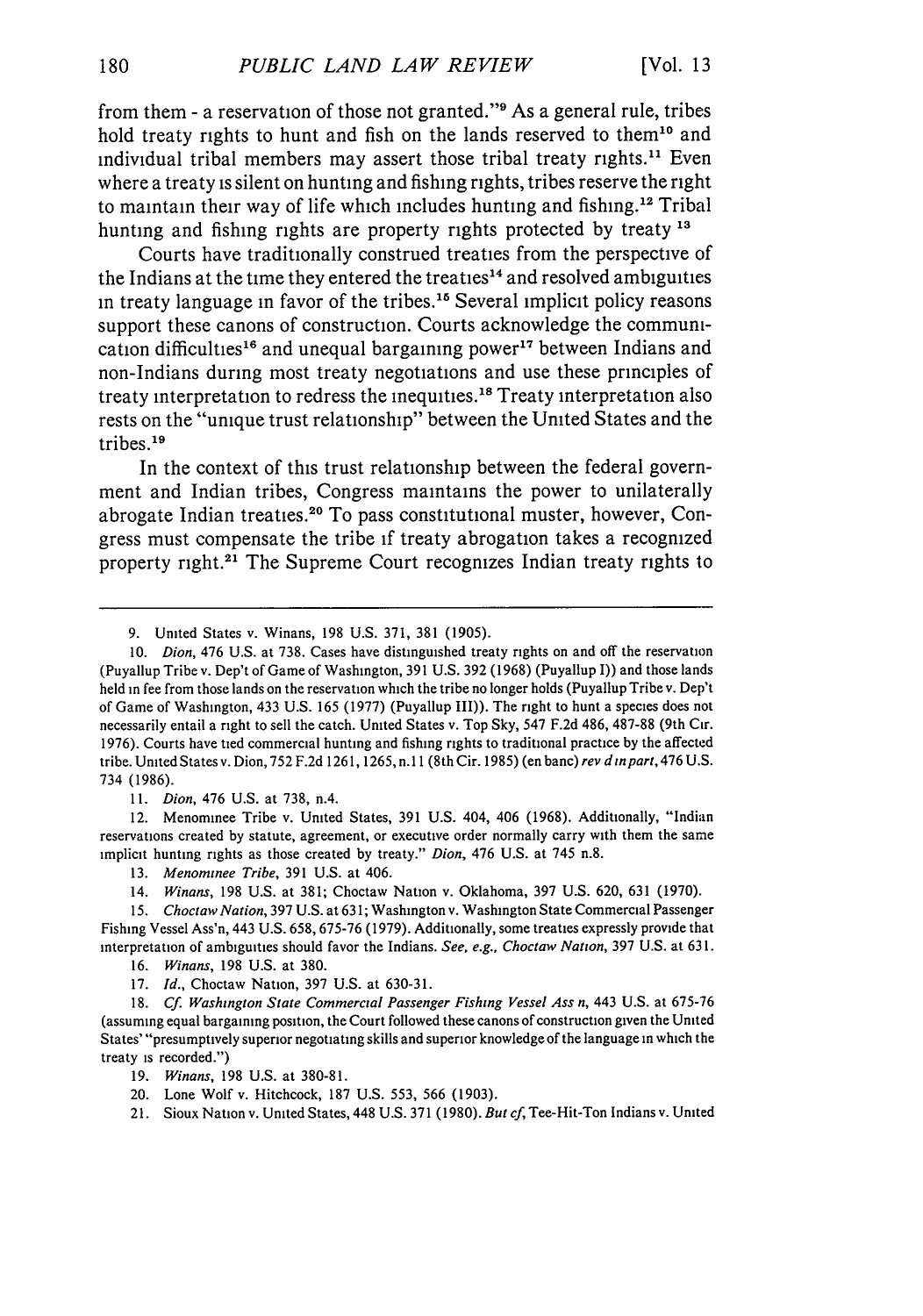hunt and fish as compensable property rights.<sup>22</sup>

"The intention to abrogate or modify a treaty is not to be lightly imputed to the Congress."<sup>23</sup> The Court requires "plain and clear congressional intent to abrogate Indian treaty rights," $24$  and has stated various standards for determining if the requisite intent is present.<sup>25</sup> The Court prefers, but does not require, an express declaration of congressional intent to abrogate a treaty **28** Legislative history, "surrounding circumstances," and "the face of the Act" can be sufficiently compelling-to-demonstrate congressional intent to abrogate.<sup>27</sup> In *Dion*, the Court reviewed and clarified the standard: "What is essential is clear evidence that Congress actually considered the conflict between its intended action on the one hand and Indian treaty rights on the other, and chose to resolve that conflict by abrogating the treaty **"28** One commentator refers to the test articulated in *Dion* as "the actual consideration and choice test."29 The actual consideration and choice test is the Court's most recent articulation of the standard for treaty abrogation.

One area of congressional action that poses significant potential conflict with tribal treaty rights to hunt and fish is the Endangered Species Act of 1973 (ESA).<sup>30</sup> Following *Dion*, the Court would apply the actual consideration and choice test to determine if the **ESA** abrogates Indian treaty rights to hunt and fish species protected by the ESA. In doing so, the Court would assess whether the legislative history, surrounding circumstances, or the face of the **ESA** demonstrate sufficiently compelling evidence to demonstrate that Congress intended for the **ESA** to abrogate those Indian treaty rights.

#### *B. The Endangered Species Act of 1973 <sup>1</sup>*

"[T]he Endangered Species Act of 1973 represents the most compre-

25. *Id.*

27. *Id.*

States, 348 U.S. 272 (1955) in which the Court held that rights based solely on aboriginal title are not compensable. However, in that decision the Court explicitly distinguished property rights based solely on aboriginal title (which are not compensable) from those rights (including treaty rights) based on some congressional action which are compensable. *Id.* at 277-78, 288-89.

<sup>22.</sup> *Menommnee Tribe,* 391 U.S. at 413.

<sup>23.</sup> Pigeon River Co. v. Cox Co., 291 U.S. 138, 160 (1934).

<sup>24.</sup> *Dion,* 476 U.S. at 738.

<sup>26.</sup> *Id.* at 739.

<sup>28.</sup> *Id.* at 740.

**<sup>29.</sup>** Robert Laurence, *The Bald Eagle, the Florida Panther and the Nation s Word: An.Essay on the "Quiet" Abrogation of Indian Treaties and the Proper Reading of United States v. Dion, 4* **J. LAND USE & ENVTL. L. 1,** 12 **(1988).**

**<sup>30. 16</sup> U.S.C.** §§ 1531-1544 **(1988).**

**<sup>31. 16</sup> U.S.C.** *§§* 1531-1544 **(1988).**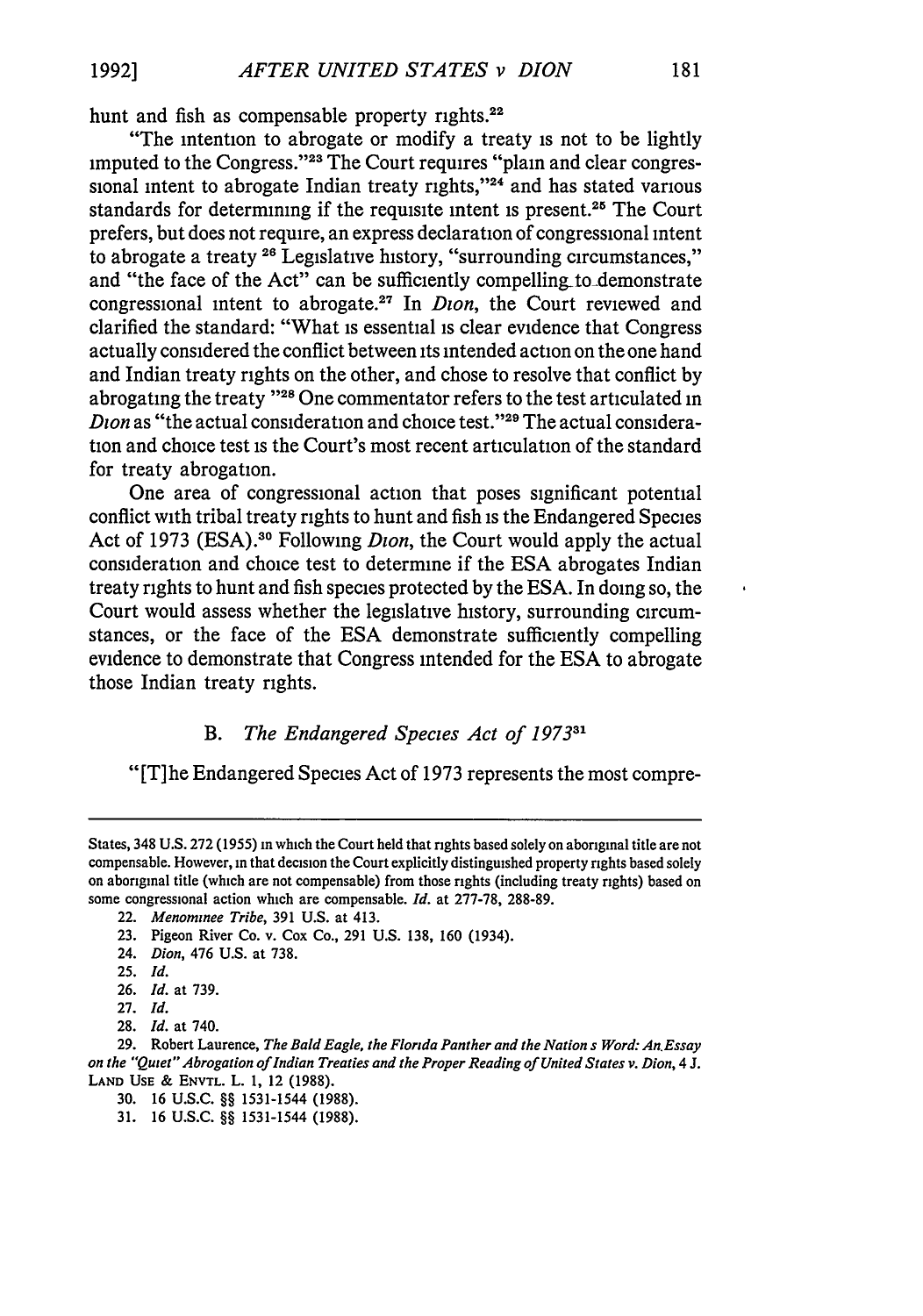hensive legislation for the preservation of endangered species ever enacted by any nation."<sup>32</sup> The ESA establishes procedures for listing endangered<sup>33</sup> and threatened<sup>34</sup> species and makes it illegal for "any person" to "take" a listed species.<sup>35</sup> Hearing an early case on the ESA, the Supreme Court declared, "The plain intent of Congress in enacting this statute was to halt and reverse the trend toward species extinction, whatever the cost."<sup>36</sup>

Pursuant to the **ESA,** the United States Fish and Wildlife Service had listed **633** species as threatened or endangered in the United States as of October, **1991 37** This list included **362** wildlife species and **271** plant species with habitat dispersed throughout all 50 states.<sup>38</sup>

The **ESA** provides a few, narrow exceptions to its sweeping prohibition on the taking of endangered and threatened species. The **ESA** excepts the taking of an endangered or threatened species **by "(A)** any Indian, Aleut, or Eskimo who is an Alaskan Native who resides in Alaska; or (B) any non-native permanent resident of an Alaskan native village; if such taking is primarily for subsistence purposes."<sup>39</sup> Legislative history indicates the Senate included an Alaskan native subsistence exception in the **ESA** as a hardship provision, "as a means of preserving social unity," and because the native "take" did not pose the principal threat to the protected species.<sup>40</sup> The House bill did not provide a similar exception.<sup>41</sup> The conference committee wrote the final version of the subsistence provision to include Alaskan non-natives similarly situated to the excepted natives.<sup>42</sup>

<sup>32.</sup> Tennessee Valley Authority v. Hill, 437 U.S. 153, 180 (1978).

<sup>33.</sup> Defined as "any species (except some insect species) which is in danger of extinction throughout all or a significant portion of its range." **16** U.S.C. § 1532(6).

<sup>34.</sup> Defined as "any species which is likely to become an endangered species within the foreseeable future throughout all or a significant portion of its range." 16 U.S.C. § 1532(20).

<sup>35. 16</sup> U.S.C. § 1538(a)(l)(B). The ESA defines the term "take" to mean, "to harass, harm, pursue, hunt, shoot, wound, kill, trap, capture, or collect, or to attempt to engage in any such conduct." 16 U.S.C. § 1532(19). Courts have interpreted this broad definition of "taking" to include United States Forest Service management practices when clearcutting caused a dramatic decline in endangered red-cockaded woodpeckers (Sierra Club v. Lyng, 694 F Supp. 1260 (E.D. Texas 1988)) and habitat destruction when a state maintained population of feral goats and sheep destroyed vegetation upon which an endangered bird, the Palila, depends (Palila v. Haw. Dep't of Land and Nat. Resources (Palila II), 649 F Supp. 1070 (D. Haw. 1986), *affid* 842 F.2d 1106 (9th Cir. 1988)).

<sup>36.</sup> *Tennessee Valley Authority,* 437 U.S. at 184. Ironically, the ESA's strength is provoking serious political attacks by ranching and pro-development interest groups as the **ESA** faces reauthorization in 1993. Michael J. Bean, *Taking Stock: The Endangered Species Act in the Eye of a Growing Storm,* 13 PuB. **LAND LAW REV** *supra* (1992) (in press).

<sup>37 50</sup> C.F.R. *§§* 17.11-.12 (1991).

**<sup>38.</sup>** *Id.*

<sup>39. 16</sup> U.S.C. *§* 1539(e).

<sup>40.</sup> S. Rep. No. 307,93rd Cong., 1 st Sess. 2, *reprinted in* 1973 U.S. Code Cong. & Admin. News 2989, 2993. The ESA also contains a hardship exemption. 16 U.S.C. § 1539(b).

<sup>41.</sup> H.R. Conf. Rep. No. 740, 93rd Cong., ist Sess. 2, *reprinted in* 1973 U.S. Code, Cong. & Admin. News 2989, 3006.

<sup>42.</sup> *Id.*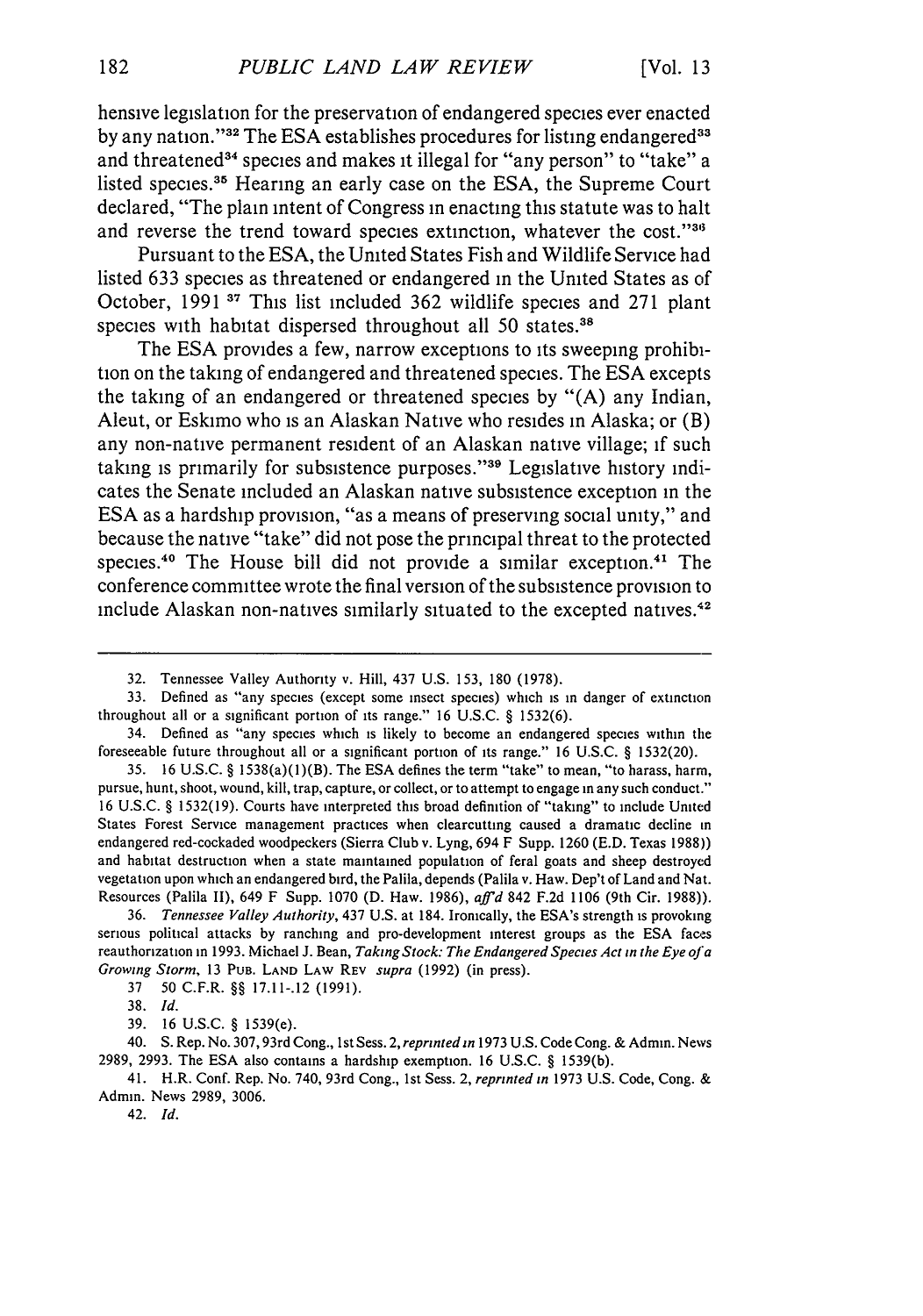The House agreed to this compromise language because other language in the ESA allowed states to further restrict takings if necessary<sup>43</sup>

#### III. *UNITED STATES V DioN44*

*Dion* arose when the United States Fish and Wildlife Service caught Dwight Dion, Sr. and three other Indian men in a "sting" operation.<sup>45</sup> Dion, an enrolled member of the Yankton Sioux, killed four bald eagles and a golden eagle on the Yankton Sioux Reservation and sold them to undercover agents.<sup>46</sup>

Among other things, the Government prosecuted Dion under the Eagle Protection Act (EPA)<sup>47</sup>, which protects both bald and golden eagles, and the Endangered Species Act (ESA), which protects bald eagles. As one defense, Dion asserted that the Yankton Sioux reserved treaty rights to hunt and fish on their lands.<sup>48</sup> The trial court convicted Dion on several counts including killing bald eagles in violation of the **ESA** and selling eagle carcasses and parts in violation of the EPA.<sup>49</sup> The Eighth Circuit, sitting *en banc,* found that Congress did not abrogate treaty rights to hunt eagles by enacting the **EPA** or the ESA and remanded Dion's case for additional consideration. <sup>50</sup>*Dion* placed the Eighth Circuit in conflict with a Ninth Circuit opinion that the **EPA** abrogated Indian treaty rights to hunt protected eagles.<sup>51</sup>

43. *Id.*

46. The Fish and Wildlife Service undercover operation began in response to information that "an excessive number" of protected birds "were being picked up" around the Yankton Sioux Reservation. *Id.* at 678. During the sting operation, which lasted more than two years, undercover agents paid "thousands of dollars in cash for protected bird artifacts, feathers, parts and whole birds." *Id.* at 678-79. The Yankton Sioux Reservation is "one of the most impoverished areas in the nation. The 1980 census reports that the 1979 per capita income on the Yankton Sioux Reservation was less than \$2,500, and more than half of all families on the Reservation were below the poverty level." *Id.* at 679. The Eighth Circuit found that two of the defendants originally tried with Dion were entrapped. *Id.* at 690, 692.

47. 16 U.S.C. §§ 668-668(d) (1988).

48. United Statesv. Dion, 752 F.2d **1261,** 1263 (8th Cir. 1985) (en banc), *rev'd inpart,* 476 **U.S.** 734 (1986).

49. *Id.* at **1262.**

50. *Id.* at 1270. The Eighth Circuit noted that convictions could be supported on retrial if a properly-instructed jury found the takings were for commercial purposes. *Id.* at 1270. The court cited historical and cultural authority that the Yankton Sioux "deplored" the selling of eagle parts and would not have considered it a part of tribal treaty rights. So the treaty rights, viewed from the perspective of the tribe, would not have included commercial sale of eagle parts. Thus, Dion had no treaty right to take an eagle for a commercial purpose. *Id.* at 1264.

51. United States v. Fryberg, 622 F.2d 1010 (9th Cir. 1980) *cert. denied,* 449 U.S. 1004 (1980). The court in *Fryberg* reasoned that reasonable, non-discnminatory conservation statutes of general application abrogate Indian treaty rights when the statute must beapplied to limit treaty rights in order to realize its conservation purpose. *Id.* at 1015.

<sup>44. 476</sup> U.S. 734 (1986).

<sup>45.</sup> Umted States v. Dion, 762 F.2d 674, 679 (8th Cir. 1985).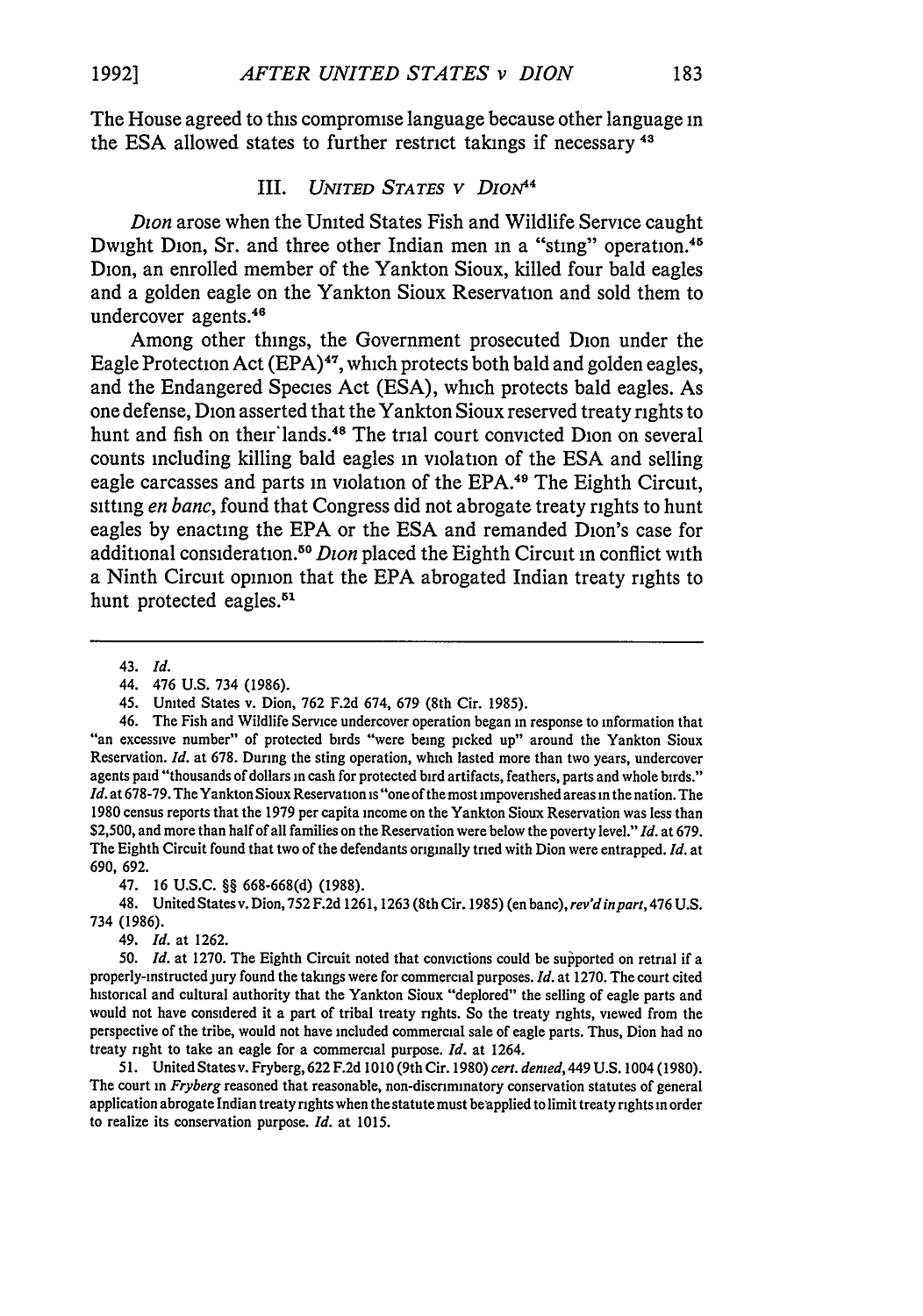In hearing *Dion,* the Supreme Court faced the issue of whether the **EPA** or the **ESA** abrogated Indian treaty rights to hunt protected eagles.5 " However, the Court resolved the controversy in *Dion* by addressing only the **EPA** issue.53 While the Court in *Dion* didn't reach the question **of** whether the **ESA** abrogated Indian treaty rights to hunt and fish protected species, the Court's **EPA** analysis should foreshadow the Court's analysis when it eventually addresses this **ESA** question.

Using the actual consideration and choice test, the Court found "unmistakable and explicit" indications of congressional intent for the EPA to abrogate Indian treaty rights to hunt protected eagles.<sup>54</sup> The Court pointed to an exception on the face of the **EPA** which allows Indians to obtain a permit to take a protected eagle for religious purposes.55 This exception is "difficult to explain except as a reflection of an understanding that the statute otherwise bans the taking of eagles **by** Indians."<sup>56</sup> Additionally, the legislative history of the **1962** amendments to the **EPA** included Department of the Interior testimony that Indian religious ceremonies contributed to the threatened extinction of eagles. This testimony, which was attached to both the House and Senate reports, proposed the religious exception and permit system that Congress adopted. 57 Given evidence of congressional intent to abrogate Indian treaty rights on the face of the **EPA** and in its legislative history, the Court held the **EPA** completely abrogated Indian treaty rights to hunt protected eagles.<sup>58</sup>

Because the **EPA** was held to have abrogated Dion's treaty right to kill

54. *Id.* at 745.

**55. 16 U.S.C. §** 668(a). The Eighth Circuit described the application procedure for the permits as "labyrinthine," noting **it** is "unnecessarily intrusive and hostile to religious privacy." To apply for a permit, an Applicant must complete extensive paperwork to certify that he or she is Indian and will use the eagle parts for religious purposes. The Applicant must detail the religious ceremonies in which the eagle parts will be used and name the religious leaders involved. The federal depository for eagle parts for Indian religious use takes **18** months to two years to **fill** Indian requests for eagle parts and has never granted approval to kill a golden eagle, although the statute provides that option. In contrast, the **U.S.** Fish and Wildlife Service had issued permits allowing non-Indian ranchers to kill depredating eagles. Golden eagles are not endangered or threatened. United States v. Abeyta, **632** F. Supp. **1301,** 1303-04 **(D.N.M. 1986).**

**56.** *Dion,* 476 **U.S.** at 740.

**57** *Id.* at 741-44.

**58.** *Id.* at 745. Given the Court's holding that the **EPA** completely abrogates tribal hunting rights with respect to protected eagles, one text raises the question of whether the defendant has a claim for compensation for the taking of a recognized property right. **3** R. **CLINTON, N. NEWTON, &** M. **PRICE, AMERICAN INDIAN LAW: CASES AND MATERIALS 227 (1991).** Because such a takings claim would arise from a treaty, tribes would file the claim through the Court of Claims. **28 U.S.C. § 1505 (1988).**

**<sup>52.</sup>** *Dion,* 476 **U.S.** at **737,** n.3. **All** parties agreed the Yankton Sioux reserved treaty rights to hunt and fish on their lands. *Id.* at **737-38.**

**<sup>53.</sup>** *Id.* at 745.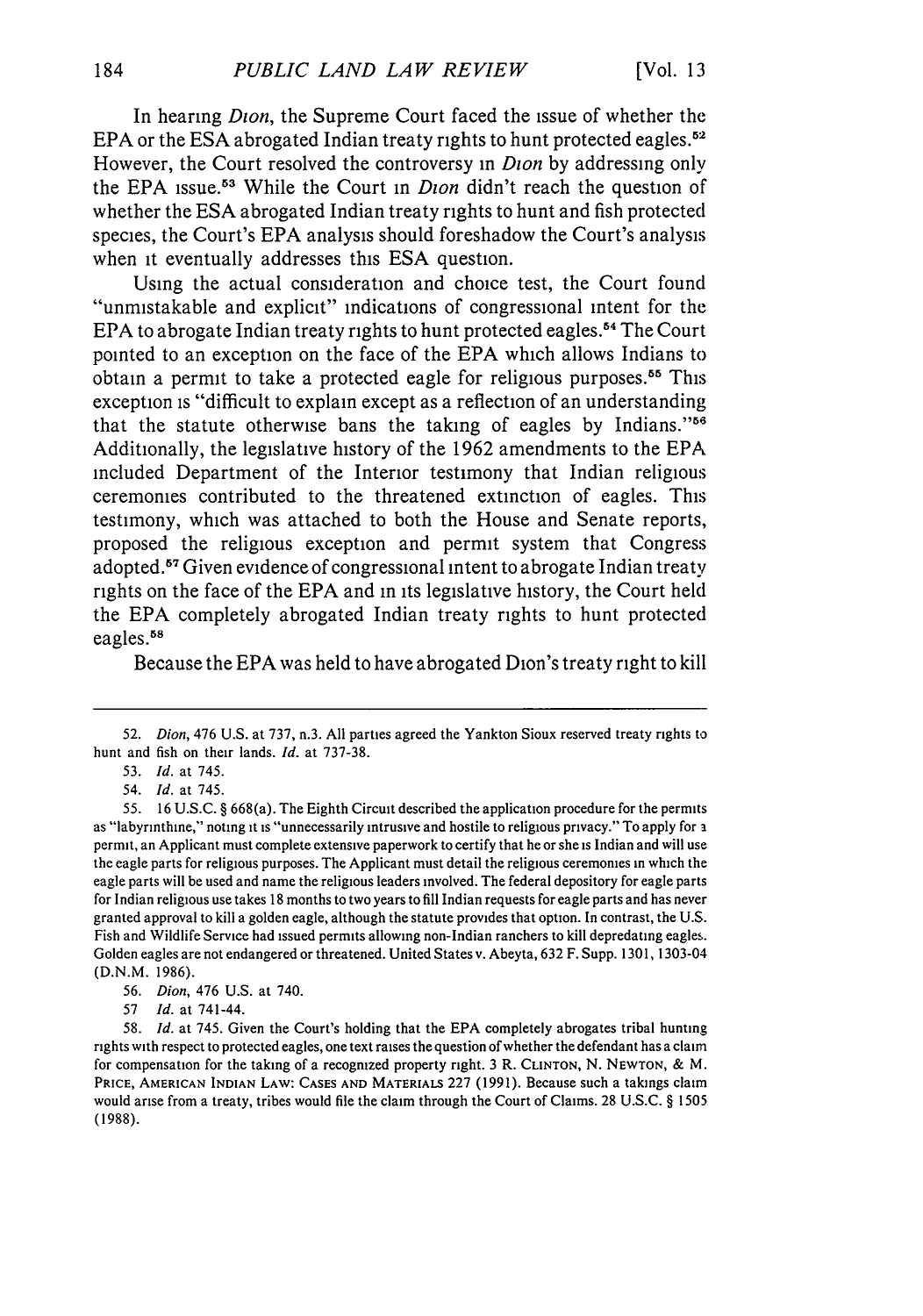eagles, he had no such right to assert as a defense to the ESA charge against him.59 As such, the Court determined **it** did not need to reach the question of whether the ESA abrogated Indian treaty rights to hunt and fish protected species.<sup>60</sup> In dicta, the Court commented that the decision did not address Dion's contentions that the ESA and its legislative history "are to a great extent silent regarding Indian hunting rights" and that congressional intent to abrogate Indian hunting and fishing rights is "considerably more slim" for the ESA than for the EPA.<sup>61</sup> Nor did the Court address the Solicitor General's argument that hunting and fishing to extinction exceeds the scope of treaty rights to hunt and fish.<sup>62</sup>

### IV **DOES** THE ESA ABROGATE INDIAN TREATY RIGHTS TO **HUNT AND FISH<sup>9</sup>**

To hold that a statute abrogates Indian treaty rights, the Court must find that Congress demonstrated plain and clear intent to abrogate those treaty rights.<sup>63</sup> In *Dion*, the Court adopted the actual consideration and choice test as the standard for assessing congressional intent to abrogate treaty rights.64 To determine whether the ESA abrogated Indian treaty rights to hunt and fish applying the actual consideration and choice test, a court must ask the following question: In passing the ESA, did Congress give actual consideration to the conflict between conserving species and Indian treaty rights, and choose to resolve that conflict **by** abrogating the treaty rights<sup>9</sup> The answer must be "yes" for a court to conclude the ESA abrogates Indian treaty rights to hunt and fish protected species.

Only one federal district court has addressed this question since *Dion. United States v Billie* arose when a Seminole Indian killed an endangered Florida panther on the Seminole Indian reservation.<sup>65</sup> The *Billie* court found that the ESA abrogated Indian treaty rights to hunt and fish protected species, citing evidence of congressional intent to abrogate on the face of the ESA and in its legislative history **66**

On the face of the ESA, the *Billie* court saw the general comprehensiveness of the Act and the Alaska subsistence exception as evidence of

*<sup>59.</sup> Dion,* 476 U.S. at 745.

**<sup>60.</sup>** *Id.*

*<sup>61.</sup> Id.*

**<sup>62.</sup>** *Id.* at **738,** n.5. The Court also notes that Dion did not pursue a religious freedom claim at this level of the proceedings. *Id.* at 736, n.3. As such, this note does not include the analysis necessary to pursue a religious freedom claim, although such claims will often be connected. *See, e.g., Abeyta,* 632 F. Supp. 1301.

<sup>63.</sup> United States v. Dion, 476 U.S. 734, 738 (1986).

<sup>64.</sup> *Id.* at 739-40. *See* text accompanying notes 23-29 *supra.*

<sup>65.</sup> Untied States v. Billie, 667 F Supp. 1485 (S.D.Fla. 1987).

<sup>66.</sup> *Id.* at 1490.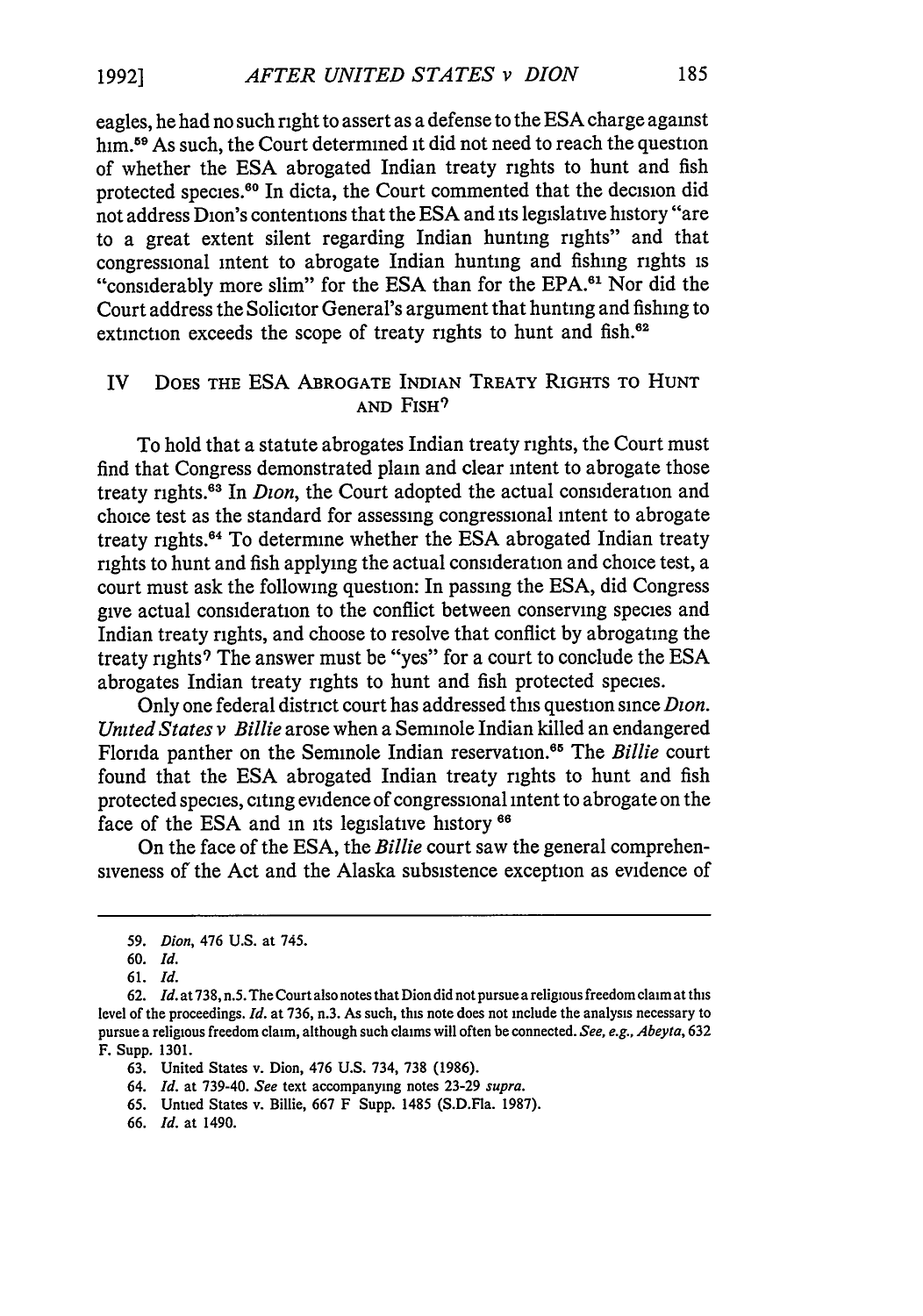congressional intent to abrogate Indian treaties. The court concluded that when the ESA refers to "all persons," and fails to exclude Indians, the ESA includes Indians."7 Additionally, the *Billie* court analogized the ESA's subsistence provision for Alaska natives and similarly situated nonnatives<sup>68</sup> to the EPA exception for Indian religious use.<sup>69</sup> Like the EPA exception, the subsistence provision indicates that "Congress considered Indian interests, balanced them against conservation needs, and defined the extent to which Indians would be permitted to take protected wildlife."70

This analogy fails. The EPA exception specifically addresses Indians who are primarily protected by treaty <sup>71</sup> In contrast, the ESA subsistence provision only addresses Alaska natives who are primarily protected by statute, the Alaska Native Claims Settlement Act of 1971 (ANCSA),<sup>72</sup> rather than by treaty **73 1** In passing ANCSA, Congress specifically rejected the traditional federal model for Indian relations and adopted a framework involving native corporations organized under state law **"4** Congress was clearly aware of ANCSA, having passed the law only two years before passing the **ESA.5** Additionally, the Conference Committee considered the definition of Alaska natives in the ESA subsistence provision to be that definition contained in the ANCSA.76 An exception for Alaska natives governed by a statutory scheme discussed in the ESA debates gives no indication that Congress considered treaty rights and chose to abrogate them. Absent congressional consideration of treaty rights in the subsistence exception, the general comprehensiveness of the ESA fails to demonstrate actual consideration of treaty rights. Therefore, the face of the ESA fails to demonstrate the specific congressional intent necessary to abrogate treaty rights.

While congressional intent to abrogate Indian treaties is lacking on

74. Arthur Lazarus, Jr. **&** W Richard West, Jr., *The* Alaska Native Claims Settlement *Act: A Flawed Victory,* 40 **LAW & CONTEMP** PROBS. **132,** 133-34 **(1976).**

**75.** Congress was obviously considering the subsistence needs of rural Alaskans **in** this time period. The Alaska National Interest Lands Conservation Act **(ANILCA)** (codified at 43 **U.S.C. §§ 3101-3233 (1988)** and other scattered sections of **16** and 43 **U.S.C.)** also included a subsistence provision for rural Alaskans **(16 U.S.C. §** 3101(c)).

**76.** H.R. Conf. Rep. No. 740, 93rd Cong., **1st** Sess. 2, reprinted tn **1973 U.S.** Code Cong. **& Admin** News **2989, 3006.**

**<sup>67.</sup>** *Id.*

<sup>68. 16</sup> U.S.C. **§ 1539(e) (1988).** *See* text accompanying notes 38-42 *supra.*

<sup>69. 16</sup> U.S.C. **§** 668(a) (1988). *See* text accompanying notes **54-56** *supra.*

<sup>70.</sup> *Billie,* 667 F Supp. at 1490.

<sup>71. 16</sup> U.S.C. § 668(a) and *Dion,* 476 U.S. at 740.

<sup>72. 43</sup> U.S.C. 88 1601-1628 (1988).

**<sup>73.</sup>** As of 1985, the United States had not entered into any treaties with Alaskan Natives. Respondent's Brief at \* **19** (LEXIS) United States v. Dion, 476 U.S. at 734 **(1986)** (No. 85-246) *cting* **COHEN,** *supra* note 2, at **739-58.**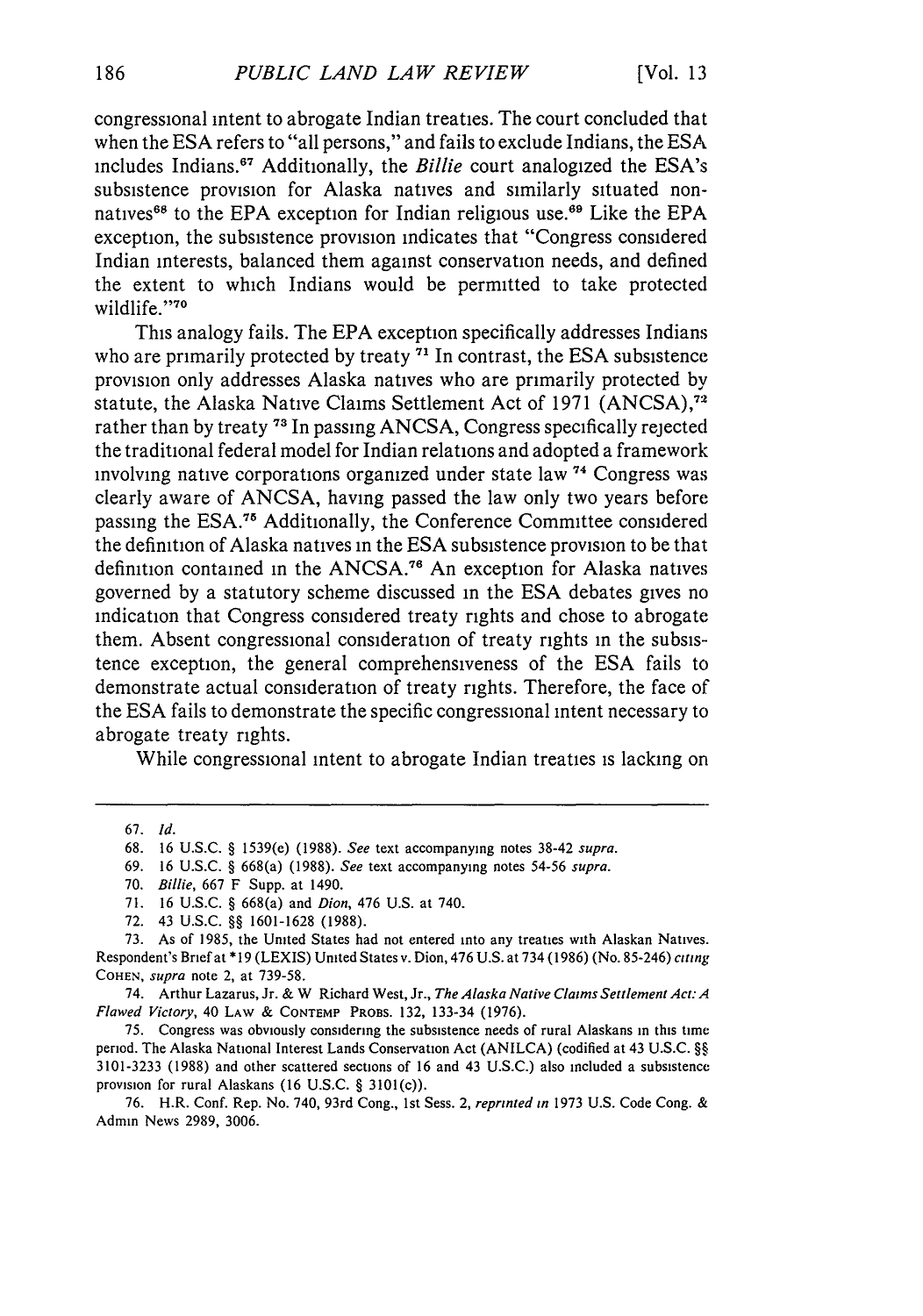the face of the ESA, sufficiently compelling legislative history and surrounding circumstances can demonstrate the congressional intent necessary to abrogate treaty rights.77 In *Dion,* the Eighth Circuit, sitting *en banc,* could not "find an express reference to Indian treaty hunting rights showing congressional intent to abrogate or modify such rights in the statutory language or legislative history" of the ESA.78 In contrast, the *Billie* court concluded that Congress considered Indian treaty rights in passing the ESA.<sup>79</sup>

To support this conclusion, the *Billie* court relied on the legislative history of two unenacted predecessors of the ESA and an unexplained change between those bills and the final Act.80 Both bills initially provided exceptions for Indian taking of protected species; however, Congress deleted the exception on one bill.<sup>81</sup> At a hearing on one bill, H.R. 13081, a Department of the Interior official testified that Committee members wanted to abrogate Indian treaty rights to hunt and fish protected species. The official advised the Committee that to abrogate treaty rights Congress must do so expressly Congress did not act on this advice. 82 In the context of this legislative history, the *Billie* court saw the subsistence exception as a limited version of the Indian exceptions in the unenacted bills. The court reasoned that Congress' choice of a more limited exception implicitly rejected the earlier, broader exceptions and evidenced congressional intent to abrogate Indian treaty rights to hunt and fish protected species.<sup>83</sup>

The *Billie* court's reliance on the unexplained disappearance of an Indian exception in the ESA is misplaced. In *Mead Corp. v Tilley,84* the Court did not "attach decisive significance to the unexplained disappearance of one word from an unenacted bill because 'mute intermediate legislative maneuvers' are not reliable indicators of congressional intent."<sup>85</sup> Similarly, the silent legislative maneuvers which resulted in the absence of an Indian exception in the ESA should not be dispositive of whether the ESA abrogates Indian treaty rights to hunt and fish protected species.

Even if the legislative history of the ESA's unenacted predecessors provides insight to the ESA, that legislative history does not necessarily

<sup>77.</sup> Dion, 476 U.S. at 739.

<sup>78.</sup> United States v. Dion, 752 F.2d 1261, 1269 (8th Cir. 1985) (en banc) **rev'd** *in part,* 476 U.S. 734 (1986).

<sup>79.</sup> *Billie,* 667 F Supp. at 1490-91.

<sup>80.</sup> *Id. citing* H.R. 13081, 92d Cong., 2d Sess. and S. 3199, 92d Cong., 2d Sess.

<sup>81.</sup> *Id.*

<sup>82.</sup> *Id.* at 1491.

**<sup>83.</sup>** *Id.*

<sup>84. 490</sup> U.S. 714 (1989).

<sup>85.</sup> *Id.* at 723 *citing* Trailmobile Co. v. Whirls, 331 U.S. 40, 61 (1947).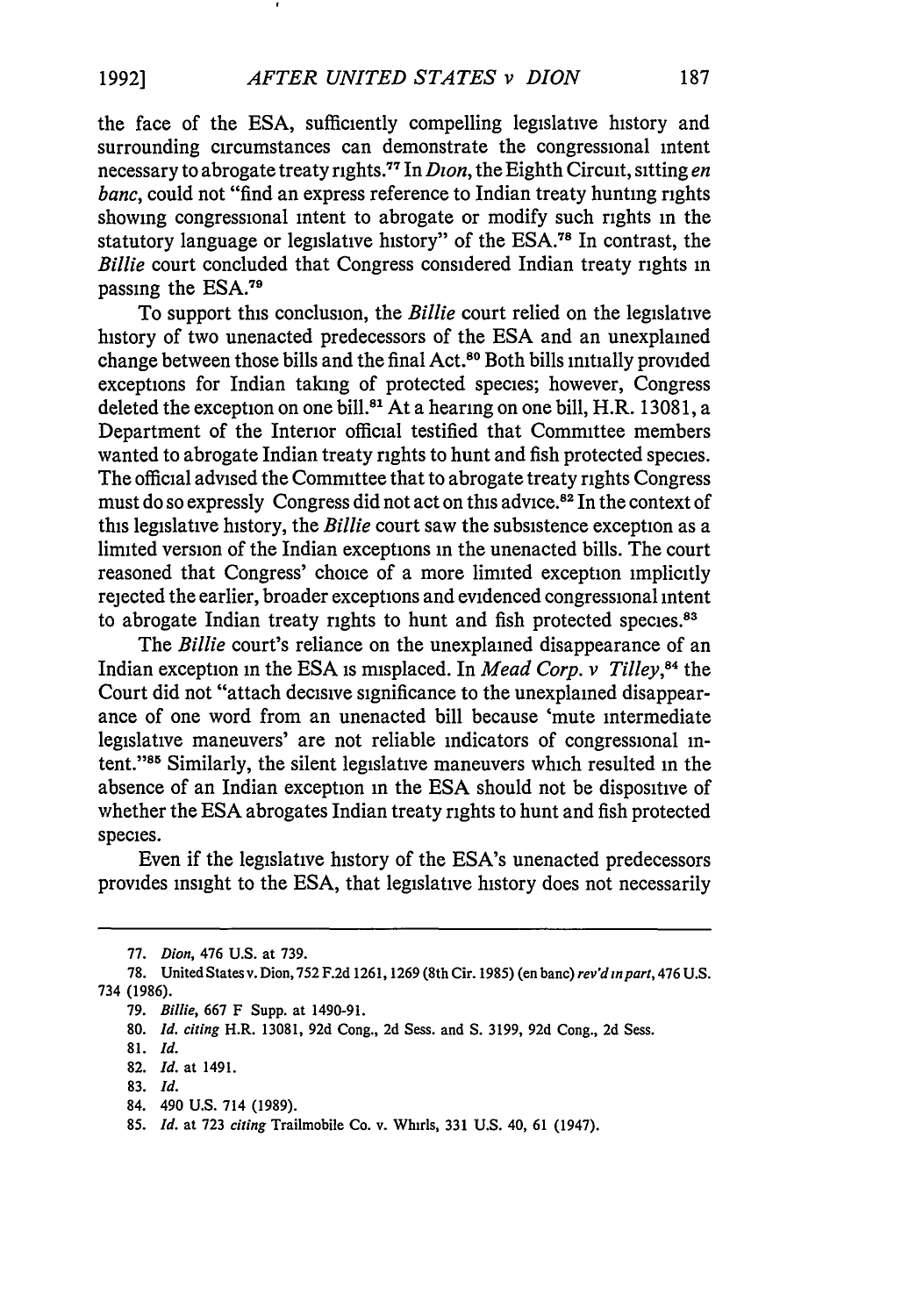lead to the conclusion that Congress considered Indian treaty rights and chose to abrogate them. In the legislative history of H.R. 13081, officials warned a congressional committee that to abrogate treaty rights, Congress must do so expressly **86** If this legislative history applies, **it** is difficult to explain ESA's silence on Indian treaty rights except as an indication that Congress did not intend to abrogate those treaty rights. Moreover, Congress later considered amending the ESA to address Indian treaty rights and chose not to do so.<sup>87</sup> Congress' failure to act on this amendment leads to the conclusion that Congress did not intend the ESA to abrogate Indian treaty rights.

With no clear indication of congressional intent to abrogate treaty rights on the face of the ESA or in its legislative history, the ESA fails to satisfy the actual consideration and choice test. As such, the ESA cannot abrogate Indian treaty rights to hunt and fish.

V ARE TREATY RIGHTS TO **HUNT AND** FISH LIMITED IN **SCOPE9**

Even **if** the ESA did not abrogate Indian treaty rights to hunt and fish, the ESA may still affect those treaty rights. If treaty rights are limited in scope, then the ESA, as a statute of general application applies beyond the scope of the treaty right. Statutes of general application apply in Indian Country"8 unless treaty rights are implicated.89 In *Dion,* the Solicitor General argued that hunting "to extinction" exceeds the scope of Indian treaty rights.90 The Court expressly noted **it** was not addressing this argument.<sup>91</sup>

The argument that Indian treaty rights may be limited in scope for conservation purposes stems from a line of cases regarding state regulatory jurisdiction over tribal activities. The controversies involved the salmon and steelhead trout fisheries in Washington State where Indian tribes reserved treaty rights to fish "in common" with other citizens.<sup>92</sup> The *Puyallup* decisions held that in extraordinary circumstances states can regulate "in common" treaty fishing rights for conservation purposes so

- **90.** United States v. Dion, 476 **U.S.** 734, **738,** n.5 **(1986).**
- **91.** *Id.*

**<sup>86.</sup>** *Billie,* **667** F Supp. at 1491.

**<sup>87.</sup>** Respondent's Brief at \*20 **(LEXIS),** United States v. Dion, 476 **U.S.** 734 **(1986)** (No. **85-** 246) *citing Hearings on Endangered Species Act Reauthorization Before the Subcomm. on Fisheries and Wildlife Conservation of the House Comm. on Merchant Marine and Fisheries,* 99th Cong., **1** st Sess. **311 (1985).**

**<sup>88.</sup>** Federal Power Comm'n v. Tuscarora Indian Nation, **362 U.S. 91 (1960).**

**<sup>89.</sup>** *See, e.g.,* **EEOC** v. Cherokee Nation, **871 F.2d 937** (10th Cir. **1989).**

**<sup>92.</sup>** Puyallup Tribe v. Dep't of Game of Washington, **391 U.S. 392(1968)** *(Puyallup 1);* Dep't *of* Game of Washington v. Puyallup Tribe, 414 **U.S.** 44 **(1973)** *(Puyallup II);* Puyallup Tribe v. Dep't of Game of Washington, 433 **U.S. 165 (1977)** *(Puyallup III);* Washington v. Washington State Commercial Fishing Vessel Ass'n, 443 **U.S. 658 (1979).**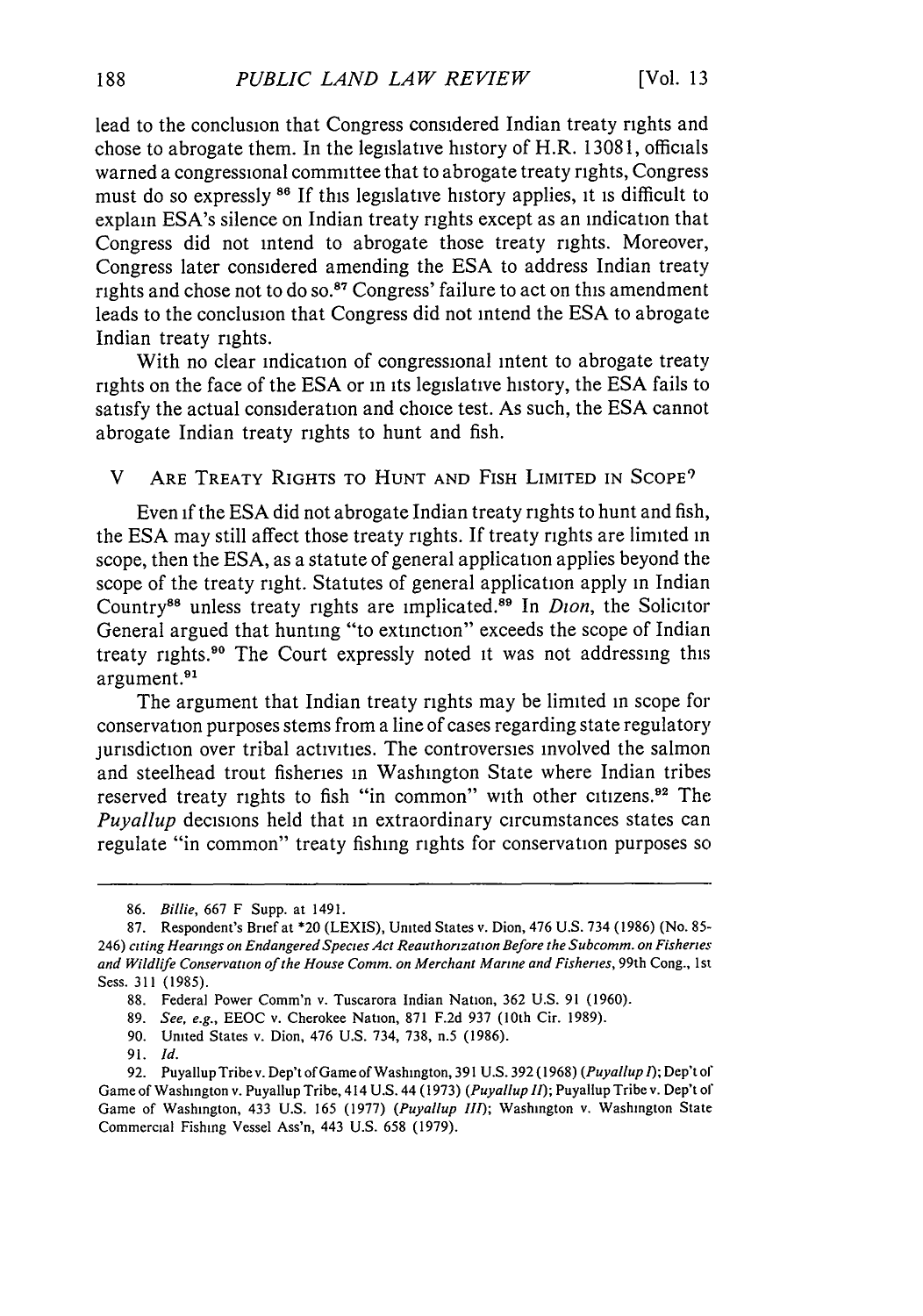long as state regulations do not discriminate against Indians fishing under reserved treaty rights.<sup>93</sup> The cases are not on point because they involve state regulatory jurisdiction rather than federal pre-emption of treaty rights. However, because of the factual similarities of government conservation regulations conflicting with Indian treaty rights to hunt and fish, the Court may consider the state regulation cases.

Addressing the "in common", off-reservation treaty rights in *Puyallup II,* Justice Douglas stated in dicta that treaty "rights can be controlled **by** the need to conserve a species. **.**[T]he Treaty does not give the Indians a federal right to pursue the last living steelhead until it enters their nets."<sup>94</sup> In *Puyallup III,* the Court held that "in common" treaty rights to take anadromous fish on reservation lands no longer held **by** the tribe can be limited by state regulations enforcing valid conservation purposes.<sup>95</sup> In *Dion,* the Eighth Circuit characterized the *Puyallup* decisions as interpreting "the scope of 'in common' treaty rights" rather than creating "an alternative method of abrogating treaty rights."<sup>96</sup>

The Supreme Court has been reluctant to apply the holding that treaty rights are subject to state regulation beyond the "in common" treaty rights and the factual situation in *Puyallap III."* In *New Mexico v Mescalero Apache Tribe,* the Court refused to apply state fish and game laws to nonmembers hunting and fishing on the reservation.<sup>98</sup> The Court distinguished *Puyallap III* because it rested on qualified, "in common" treaty rights exercised on reservation lands no longer belonging to the tribe and a circumstance in which the state has an interest in conserving a "scarce, common resource." 99 In *Mescalero* the Court applied a balancing test, stating:

97. New Mexico v. Mescalero Apache Tribe, 462 U.S. 324, 342 (1983).

99. *Id.* at 332 n.15.

<sup>93.</sup> *Id.*

<sup>94.</sup> *Puyallup* 11, 414 U.S. at 49. One independent study showed the Indian take accounted for a constant **6.5%** of the total catch for the years in controversy. AMERICAN FRIENDS SERVICE **COMMITTEE, UNCOMMON CONTROVERSY: FISHING RIGHTS OF THE MUCKLESHOOT, PUYALLUP, AND NISQUALLY INDIANS 127 (1970).** While Justice Douglas spoke from a conservation perspective, the group conducting the study adopted the following perspective, "Salmon, important in their own right, are important here because people are important. In this uncommon controversy the fish are tied to the questions of how a minority, a minority view, a minority style of life and thinking are to be treated." *Id.* at xxv-xxvi.

<sup>95.</sup> *Puyallup 111,* **433 U.S. 165.** During *Puyallup l and l* parties assumed they were addressing off-reservation fishing rights. After these cases, however, the Ninth Circuit Court of Appeals determined **the** Puyallup Reservation had not been extinguished. United States v. Washington, 496 U.S. 620 (9th Cir.), *cert. denied,* 419 U.S. 1032 (1974). The reservation encompassed most of the land where the disputed fishing had occurred. Thus, the focus in *Puyallup III* shifted to on-reservation fishing rights.

<sup>96.</sup> United States v. Dion, 752 F.2d 1261, 1269 (1985).

<sup>98.</sup> *Id.* at 329-30.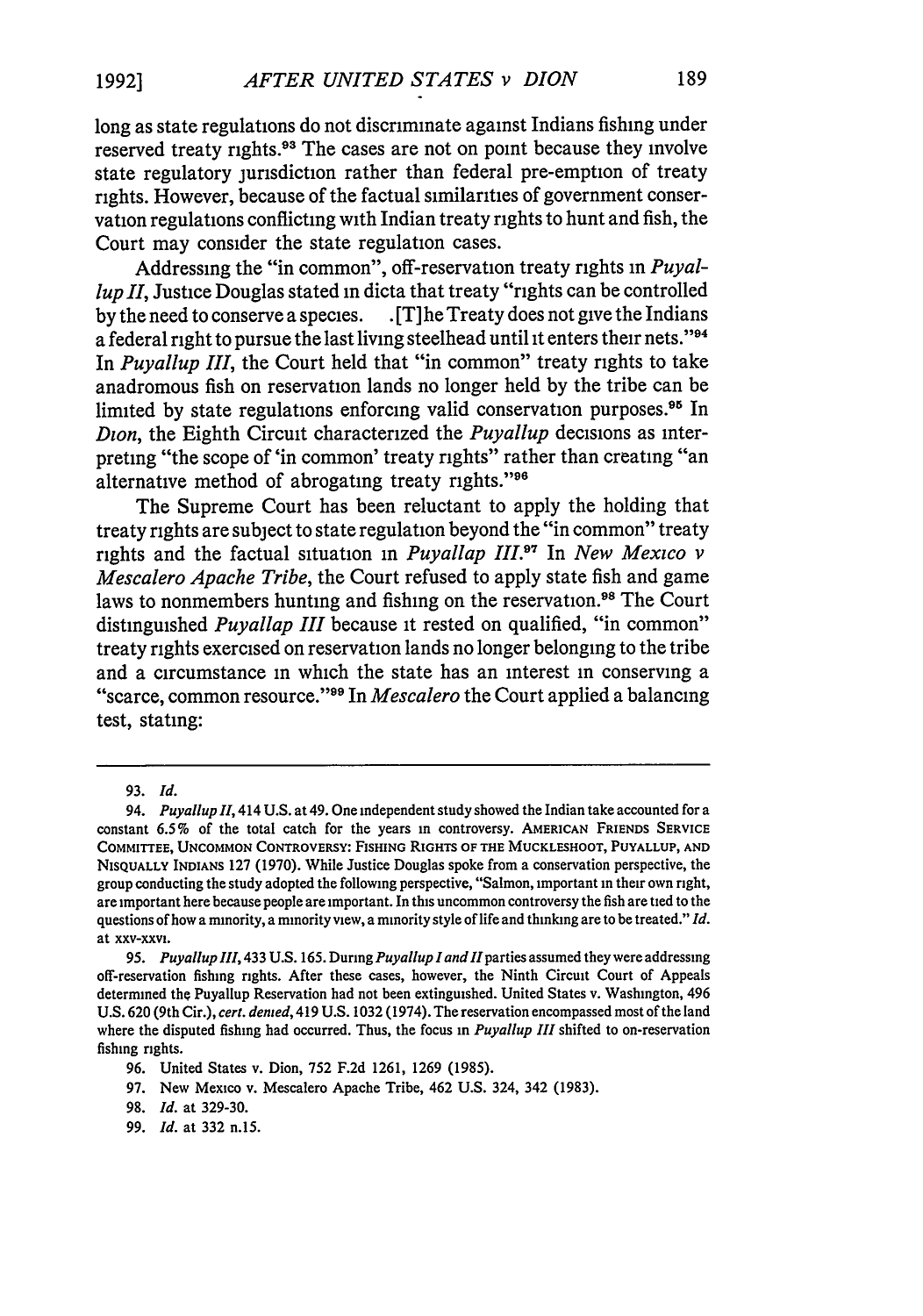State jurisdiction is preempted by operation of federal law if it interferes or is incompatible with federal and tribal interests reflected in federal law, unless the state interests at stake are sufficient to justify the assertion of state authority **<sup>100</sup>**

Citing Congress' overriding goal of encouraging tribal self-government and economic sufficiency, the Court held that tribal interests outweighed state interests in this case.<sup>101</sup>

While *Mescalero* signals the Court's reluctance to extend the *Puyallup* rationale to implicate unqualified treaty rights, the case also demonstrates the Court's willingness to balance state and tribal interests when determining if state jurisdiction is preempted on reservation lands.<sup>102</sup> The Court developed this balancing test from previous statements weighing state, federal, and tribal interests.<sup>103</sup> However, the Court's discussions about weighing state, federal, and tribal interests have been restricted to the issue of state regulatory jurisdiction.<sup>104</sup> None of the Court's statements provide a precedent for using a balancing test to determine if a federal statute abrogates Indian treaty rights.<sup>105</sup>

Currently, the Court requires clear congressional intent for federal statutes to abrogate treaty rights.<sup>106</sup> This requirement is firmly grounded in the Indian Commerce Clause of the Constitution<sup>107</sup> which gives Congress sweeping power to regulate Indian affairs.<sup>108</sup> Extending the *Puyallap* rationale from state regulatory jurisdiction to federal statutes would provide an alternative, judicial method of treaty abrogation at the federal level. Such an extension would leave two, irreconcilable lines of cases on the standard for federal statutes to abrogate treaties. The resulting uncertainty would lead to additional litigation seeking to limit the scope of other Indian treaty rights and balance such rights against other federal interests.<sup>109</sup> Extending the rationale of the *Puyallup* decisions to apply to federal statutes and previously unqualified treaty rights would

- 105. Bracker, 448 U.S. at 141-145.
- 106. *Dion,* 476 U.S. at 738 and text accompanying notes 21-26, *supra.*
- 107. U.S. **CONST.** art. I, § 8, cl. 3.
- 108. *Bracker,* 448 U.S. at 142.

109. The Supreme Court has recently decided a plethora of Indian law cases. One source counted 63 United States Supreme Court cases between a casebook's first edition in 1973 and the third edition in 1991. 3 R. **CLINTON,** N. **NEWTON,** & M. PRICE, **AMERICAN INDIAN** LAW- **CASES AND** MATERIALS P V (1991).

<sup>100.</sup> *Id.* at 334 *citing* White Mountain Apache v. Bracker, 448 U.S. 136 (1980).

<sup>101.</sup> *Mescalero Apache Tribe,* 462 U.S. at 344.

<sup>102.</sup> William C. Canby, Jr., *The Status of Indian Tribes in America Today*, 62 WASH. L. REV 1, 11-13 (1987).

<sup>103.</sup> *Mescalero Apache Tribe,* 462 U.S. at 334 *citing Bracker,* 448 U.S. 136.

<sup>104.</sup> *Id.*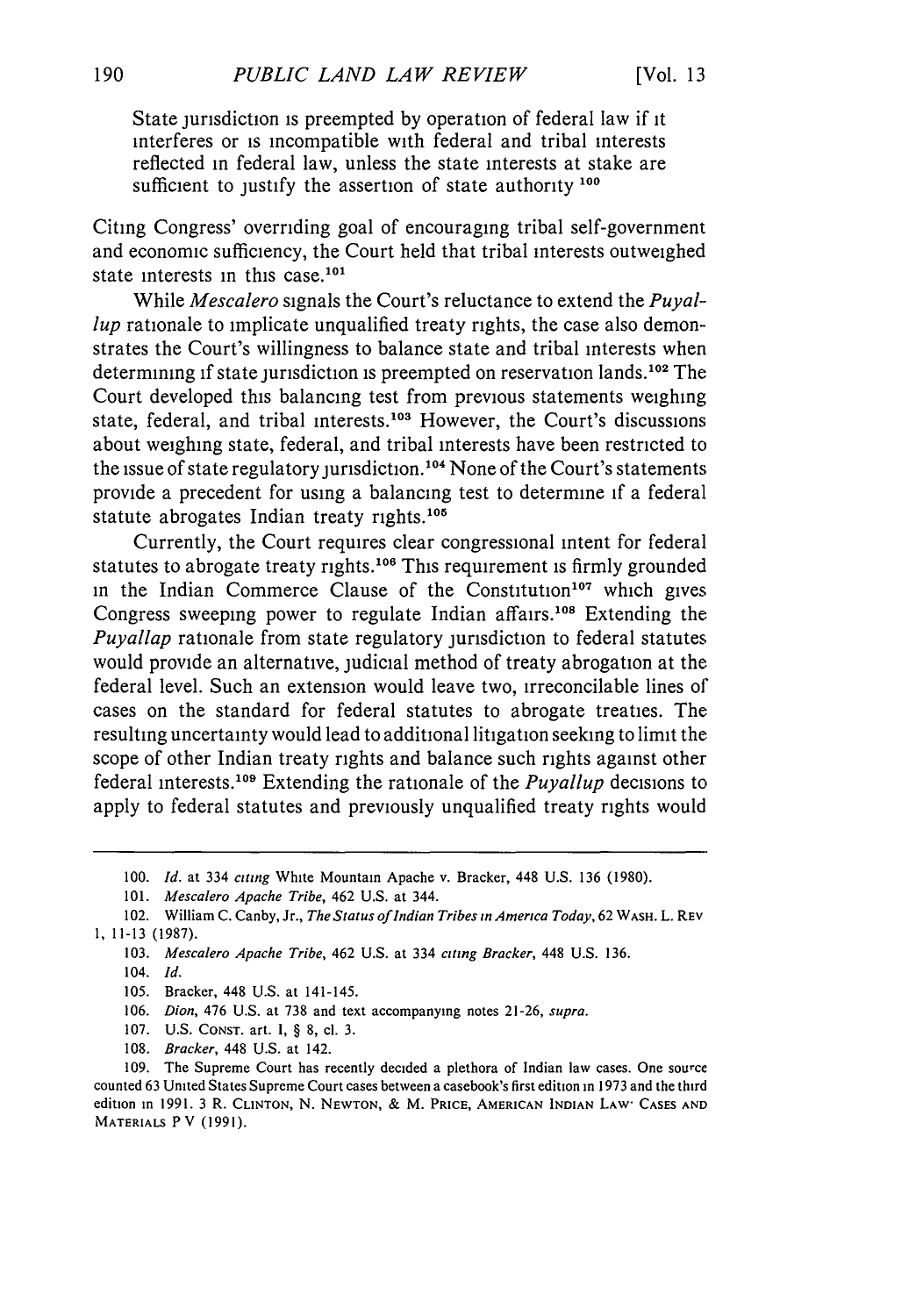undermine the firm federal policy of promoting tribal self-government.<sup>110</sup> It is the proper role of Congress, not the Court, to regulate Indian affairs.

To maintain a cohesive body of law, the Court should not limit the scope of unqualified treaty rights or create a judicial balancing test for federal preemption. Rather, the Court should hold that the ESA does not abrogate Indian treaty rights to hunt and fish protected species.

#### VI. **RECOMMENDATIONS**

Honoring Indian treaty rights to hunt and fish need not compromise the public interest in conserving endangered and threatened species. Alternatives exist which allow for protecting threatened and endangered species through tribal systems. Tribes currently protect endangered species and their habitat.<sup>111</sup> Moreover, precedent exists for environmental statutes and regulations to delegate responsibilities to tribes.<sup>112</sup> With the federal government's assistance and funding, the Mescalero Apache Tribe established a comprehensive plan for fish and wildlife management.<sup>113</sup> In a similar vein, the federal government can work with tribes to develop similar plans to protect threatened and endangered species at a tribal level.

The framework currently exists for this plan to be implemented. If a statute is silent on a particular issue, the administrative agency charged with implementing the statute may promulgate rules "to fill any gap left, implicitly or explicitly, by Congress."<sup>114</sup> The agency is given wide discretion; the promulgated rules must only be a "permissible construction of the statute."<sup>115</sup> Tribes can work unilaterally or in conjunction with the

<sup>110.</sup> *Bracker,* 448 U.S. at 143-44.

*<sup>111.</sup> See, e.g.,* Confederated Salish and Kootenai Tribes (CS&KT), Ordinance 44D, which, among other things, prohibits hunting of bald eagles, wolves, and grizzly bears unless the tribal cultural committee so allows. Montana has allowed grizzly bear hunting, although the state is currently under a temporary restraining order prohibiting the hunt. [Fund for Animals v. Turner, No. 91-2201 (MB), 1991 WL 206323 \* I (D.D.C. Sept. 27, 1991)]. Thus, the tribe arguably offers stronger protection for listed species than the state in which the reservation is located. The CS&KT also protects wildlife habitat. *See, e.g.,* Confederated Salish and Kootenai Tribes v. Namen, 665 F.2d 951 (9th Cir. 1982) (regarding protection of riparian areas for water quality and fisheries) *and* Joint Board of Control v. U.S., 832 F.2d 1127 (9th Cir.), *cert. denied,* 486 U.S. 1007 (1988) (regarding protection of tribal fisheries.) The CS&KT recently received authorization to perform ESA section 7 (the jeopardy provision) review on reservation lands. (Personal communication with John Carter, Attorney for CS&KT, March 25, 1992.) The Yakima Indian Nation zoned a heavily forested area of their reservation as a closed area. The tribe restricted public access to that area, protecting water quality and wildlife habitat. Brendale v. Confederated Tribes and Bands of the Yakima Nation, 492 U.S. 408 (1989).

<sup>112.</sup> Richard A. Du Bey, Mervyn T. Tano, & Grant D. Parker, *Protection of the Reservation Environment: Hazardous Waste Management on Indian Lands,* 18 **ENVTL.** L. 449,466-469 (1988).

<sup>113.</sup> New Mexico v. Mescalero Apache Tribe, 462 U.S. 324, 325 (1983).

<sup>114.</sup> Chevron U.S.A. v. Natural Resources Defense Council, 467 U.S. 837, 843 (1984) *citing* Morton v. Ruiz, 415 U.S. 199, 231 (1974).

<sup>115.</sup> Chevron *U.S.A.,* 467 U.S. at 843.